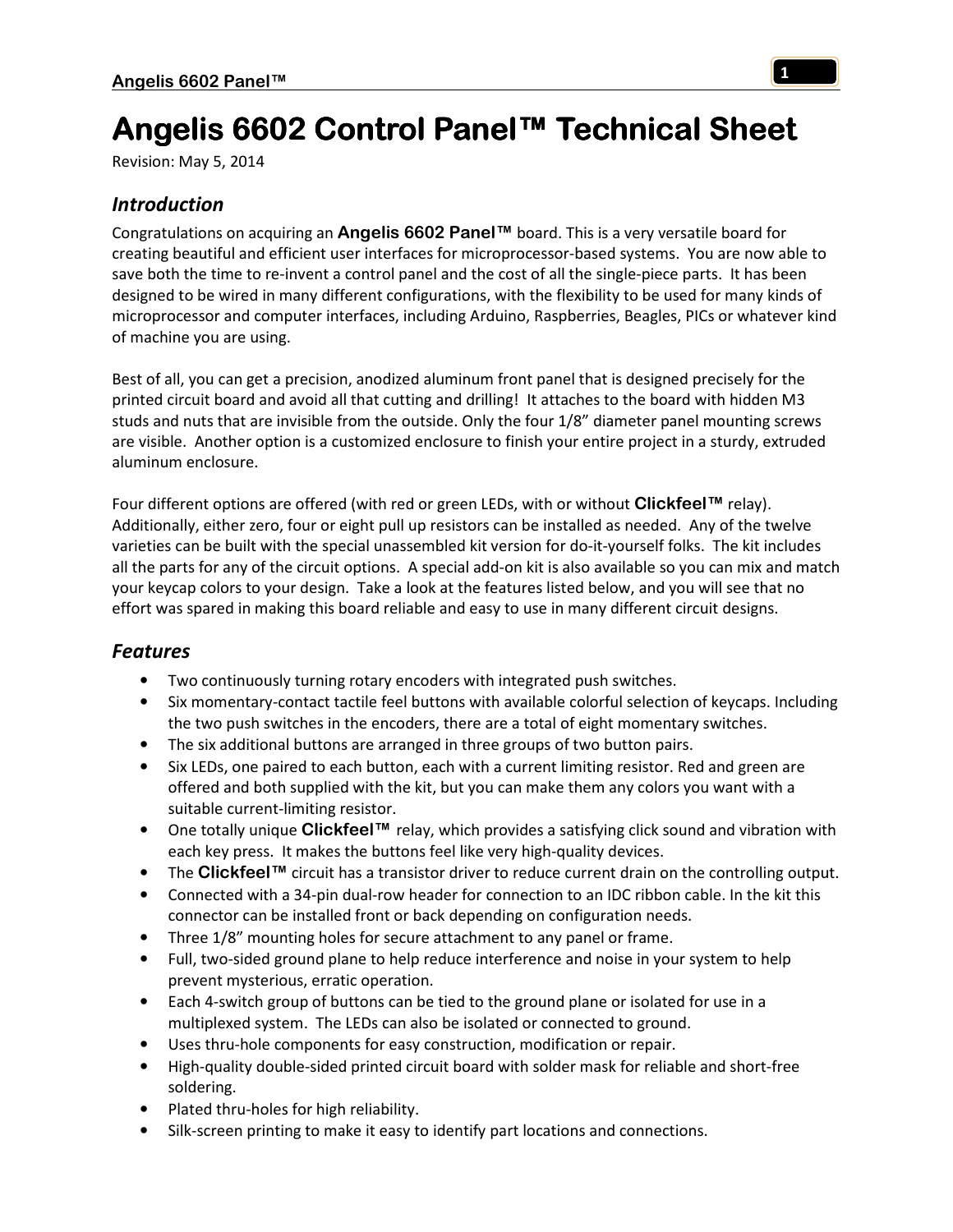• Extra keycap colors, high-quality encoder knobs, a matching precision-machined front panel, and a full enclosure with matching front panel are available as accessories.

# *Many Ways to Hook-Up and Use –*

The **Angelis 6602 Panel™** board was designed from the start for versatility. It can be mounted horizontally with the LEDs on top of the three function switches, or vertically with the LEDs to the left of the function switches. (You could of course also mount it with the LEDs below or to the right.)

While the **Angelis 6602 Panel™** board can simultaneously hold switches and LEDs, it is also costeffective enough to be useful for holding an array of switches without any LEDs. Several of these units can be assembled for even more encoders, switches and lights in a single control panel. Instead of creating a vast expanse of buttons and LEDs, you can organize these controls in discrete functional groups, making your machine easier to comprehend and operate.

Beginners and students will be able to simply wire all these components with a 1-to-1 correspondence between the devices and the microprocessor I/O pins, making programming easy. More advanced engineers who want to wring out the most cost-effective designs can use these boards to wire a multiplexed switch matrix, or LED matrix, or both at the same time. Multiplexing both switches and LEDs can even share the same active-low column driver pins.

Multiplexing allows the design to use fewer I/O pins but requires the use of some relatively simple scanning code in the microprocessor. If you are building a larger control interface, with (for example) 16 switches, multiplexing can save a lot of I/O pins on your microprocessor. 16 switches will only need 8 I/O pins, instead of 16 without multiplexing. This example would use two of these **Angelis 6602 Panel™** boards.

#### *Connector -*

This board is designed to accept a 34-pin dual-row header. The use of a dual-row header (supplied with both assembled and kit versions) allows you to connect this with a standard 0.05" ribbon cable and an IDC connector. By default the header is installed on the back side away from the user, and the pin numbers are by default reversed as shown on the schematic. The kit builder has the option to mount it on the front face of the circuit board also.

The basic board layout has the 34-pin connector on the back so that the connector can be connected or disconnected from behind without removing the board from a front panel. The rear-mounted connector will not interfere with the panel devices. However, in cases where this panel will be used for education or experimentation in an open-breadboard type system, the connector can be soldered to the front. The only requirement is to remember to convert the odd and even pin numbers you see on the schematic.

The 0.1" centered thru-holes allows you to omit the connector completely, and just solder wires to all the plated contact thru-holes. They are conveniently labeled (on the top side of the printed circuit board).

## *Switches –*

These momentary-on button switches are the popular "tactile-feel" type, meaning that you feel a solid click when they are pressed, so you know the switch contact has been made. These switches are rated for 10 million operations. Like all switches, these switches are prone to contact bounce. Your circuitry, or more likely your software, must accommodate switch bounce. This can be a simple method of

**2**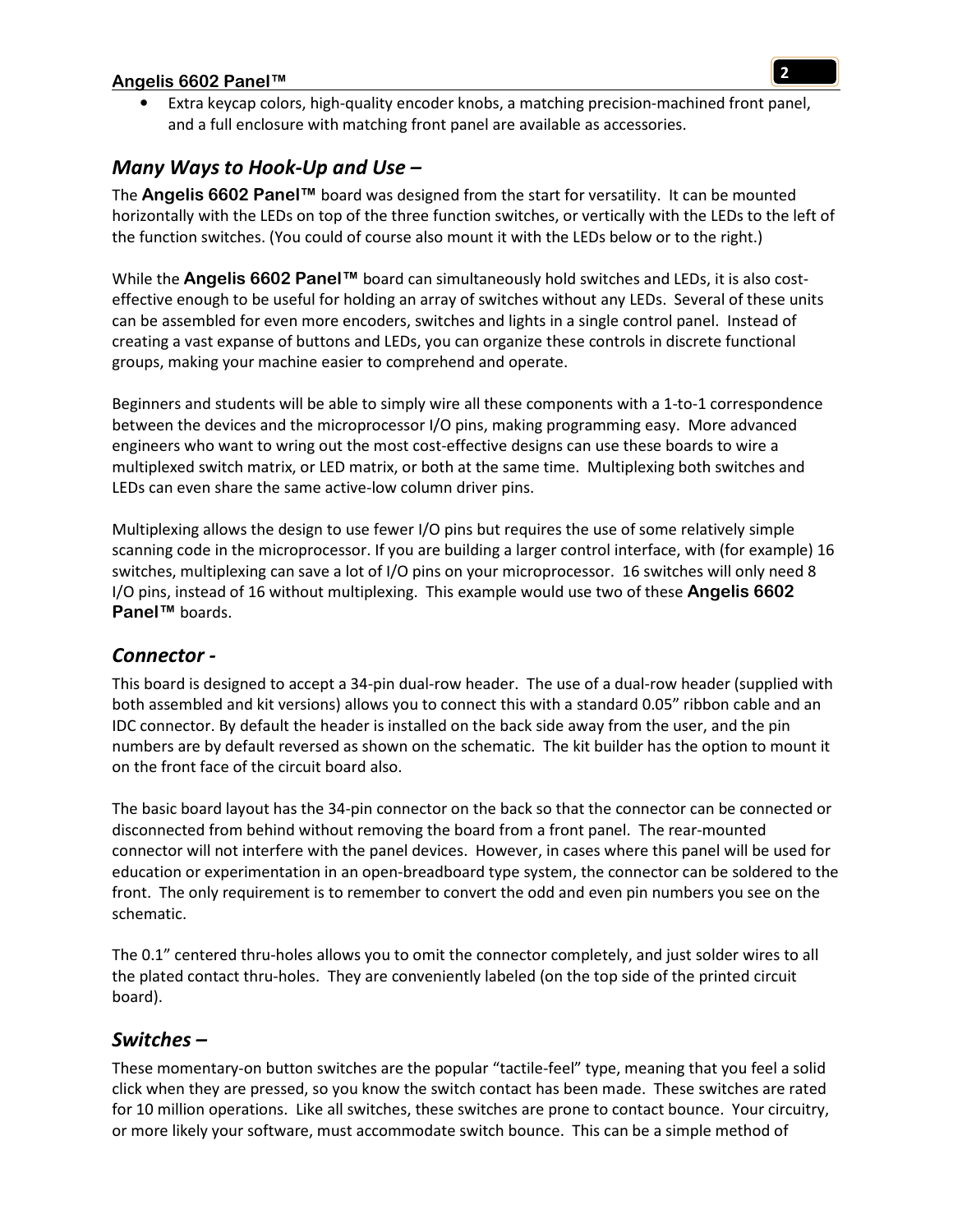delaying until the processor "sees" that the switch is no longer changing state, or just programming so that a button pressing event calls its associated software process only once and never again (or at least until a reasonably long time delay has passed).

The **Angelis 6602 Panel™** board includes places for adding blocking/steering diodes. These are only needed for a multiplexed or scanned keypad panel if you want to be able to detect multiple simultaneous switch closures. If using these switches as direct 1-to-1 inputs, then all you need is a small jumper wire to replace the diodes. Use the extra wire leads from the resistors on the board to act as jumper wires. It's better than throwing them out. Assembled units have these diodes installed already, and they will work with either direct connections or multiplexed scanning, so there is no need to remove them.

Many microprocessors have digital inputs with built-in pull ups. You should consult with your particular microprocessor's data sheet to be sure, and they may need to be turned on via software. If this is not the case with your particular application, then you can add 10K pull up resistors to this circuit board. 10K ohms is a typical value that will work for almost everything. If using external pull ups, then the +5L signal needs to be connected to a Vcc or Vss (+5 or +3.3) voltage source for these to work. The two switches internal to the rotary encoders are grouped with the other six switches, and share the same pull up power on +5L.

If you are using pull up resistors in a multiple board system with multiplexed switches, only *one* board needs to have pull ups, and only *one* board needs to have the clicker relay. Unlike our previous designs, you can wire the same board for the pull up resistor voltage and for the relay voltage (+5V is recommended) because the relay power is provided on a separate pin (+5R).

## *Rotary Encoders –*

The two rotary encoders have integrated push switches that are activated when the encoder knob is pressed down. These two switches are wired with the other six push switches, so see the above section on switches for details.

The rotary encoders have 2-bit quadrature coded outputs. They have 12 detents and 12 pulses per revolution. The outputs are active low, that is they close to ground. When rotated clockwise, the A output precedes the B output. When rotated counter-clockwise, the A output lags the B output.

They are rated to turn at no more than 100 rpm, however we recommend a maximum speed of 60 rpm – or 1 rev per second max. In normal operation, at about 15 rpm, switch bounce can be up to 5 milliseconds.

To help with the tracking accuracy, the **Angelis 6602 Panel™** has filtering included on the circuit board. This filter has a RC time constant of 2 mSec rising and 1 mSec falling. Some device inputs may require additional filtering depending on the noise sensitivity of the inputs. If this is the case, adding an additional 0.1uF to 0.5uF across C1, C2, C3 and C4 should solve the problem.

The encoders have a rotational life rating of 100,000 cycles, the push switches on the encoders has a life rating of 20,000 cycles.

# **Clickfeel™** *Circuitry –*

The **Clickfeel™** circuitry is an innovation that provides a satisfying snap every time you press a button. You don't need to wire it up so this circuit is entirely optional, but I enthusiastically suggest you give it a try. It is simply a small mechanical relay that is attached to the circuit board that is activated by a single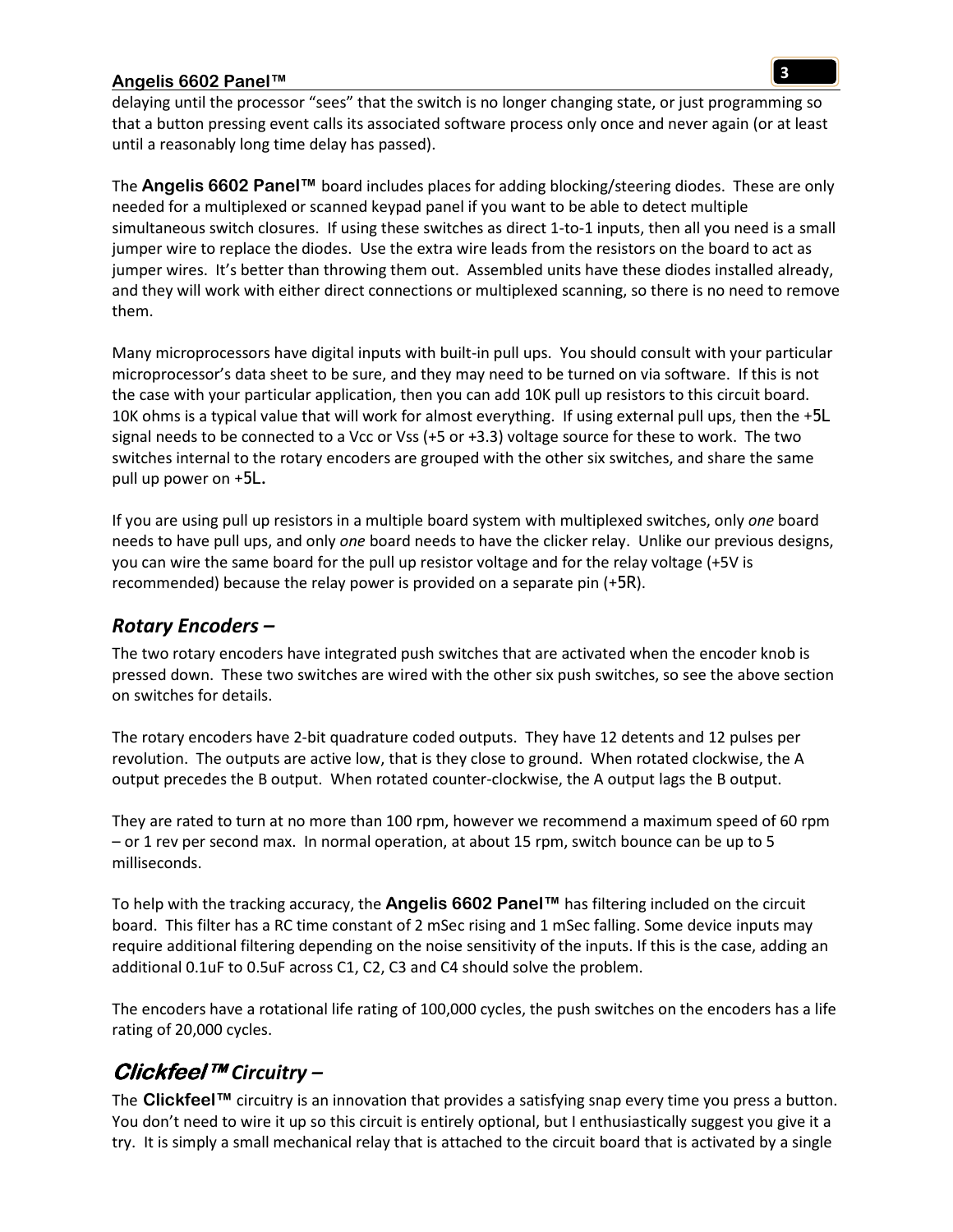digital output of the microprocessor whenever it detects a button press. It has the almost subconscious effect of giving the user an immediate acknowledgement for each button press, making them feel more confident operating the device. The **Clickfeel™** system can work well with a rotary encoder also.

A roughly five or ten millisecond high pulse is all that is needed on the RLY-EN pin. The +5R pin should be tied to +5 volts (or +3.3 volts if +5 isn't available). In rare cases you may need to lengthen the pulse width for sluggish relays with a 3.3 volt system, but this has never been seen.

Your processor pin should have no trouble driving the current for the relay because it will be less than 1 mA. This is because the **Angelis 6602 Panel™** has a built-in relay driver. For this to work, (if building from a kit) make sure Q1 and R12 are installed.

If you are going to use a multiple-board switch system that is multiplexed (this doesn't apply to the simpler 1-to-1 button-to-input connection scheme), consider the following: Only one board needs to have the relay, and only one board at most needs to have pull up power applied (if not supplied by the microprocessor input pin). You can of course have some serious click going by using both relays. This board design allows you to still use the clicker relay at any desired voltage, and also use pull ups to any desired voltage. +5R is used to power the relay, while the +5L is used to power the pull up resistors. The two switches internal to the rotary encoders are also pulled up with the +5L supply. +5E is used only to pull up the encoder's A and B outputs just in case that is being input to a different logic family.

The diode included on the circuit board with the relay is a high-voltage clamping diode. This is there to absorb any kick-back voltage that normally appears on an inductive load (such as this relay). Without the diode, this opposite-polarity voltage that appears from the collapse of the magnetic field on the coil may induce a strong enough current into the driver to destroy it. The diode, which at first may appear to be backwards, prevents this from occurring.

The sound of the relay is enhanced by its solid connection from the circuit board to the front panel or frame of the device it is installed in, making a unique, but subtle acoustical click. It does sound much, much better than the overly-used, squealing "peep" of a piezoelectric beeper tone, and is certainly better than nothing.

#### *LEDs –*

The normal LED colors will be a single red or green light associated with each of the six function buttons. This allows for an indicator for "Off/On", or something similar for each button function. Of course the LEDs can have nothing to do with the switch function; it's all up to the designer of the system. The colors red or green were chosen because they are the most common and affordable, and they are the most efficient colors. Yellow is also an affordable and easy to find choice that uses similar driving voltages. There is no reason you can't substitute these with blue, white, pink, orange, or whatever color you like and can find. These LEDs are the standard round 5mm or T1-3/4 size. T1 or 3mm will also work, but are too small for the opening of the optional machined front panel.

Please be aware that not all LEDs are the same. Not only are different colors sometimes drastically different, but there are often voltage and current variations in a given color. Every LED requires a specific current-limiting resistor value based on the voltage being used and its rated current. Some unusual LEDs may require a change in the resistor value. Many websites should be able to help you select the best value based on the LEDs forward voltage and continuous current ratings. Blue and white LEDs will often require a higher driving voltage, and often a higher current limiting resistance.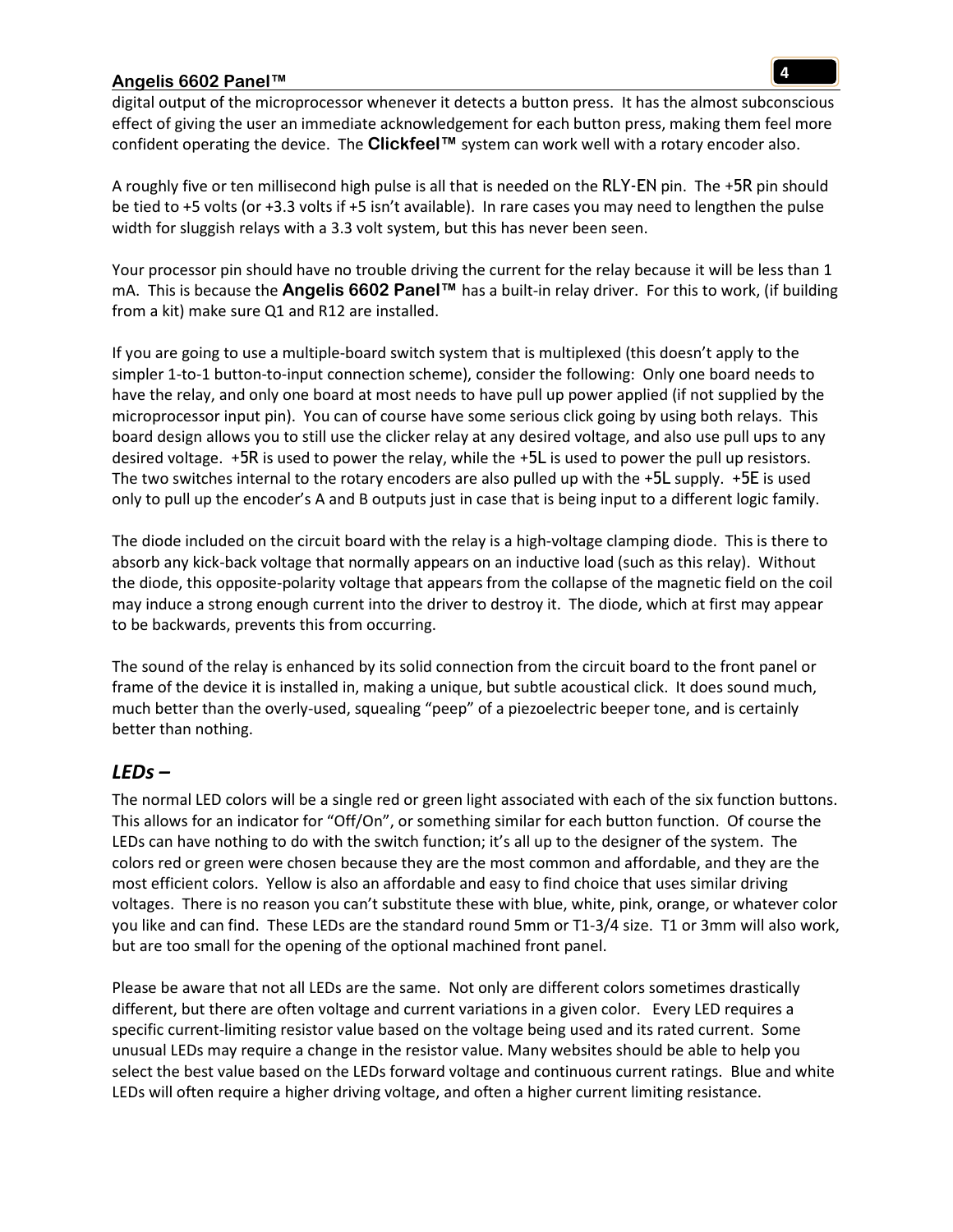The supplied 150-ohm, 1/8 watt resistors are fine for most normal use LEDs. This provides 20 mA of current to an LED with a 2-volt drop if using a 5-volt power source. Naturally, 3.3 volt supplies will make the LEDs a bit dimmer, but should be fine. Most red, green and yellow LEDs will work with this value, but some white or blue LEDs may need a different resistor value for optimal luminosity and reliability. The resistors designated R1…R6 are directly associated with the LEDs designated L1…L6 for easy identification.

## *Mounting –*

There are three mounting holes in the **Angelis 6602 Panel™** board. If you want a nice, solid, longlasting device I recommend using all three mounting holes in your system. If you use fewer, the board is likely to flex a bit when the buttons are clicked, making them feel less solid. With a less solid mounting, the **Clickfeel™** relay will not be able to resonate with the enclosure, making it quieter and less satisfying. Over time, the additional flexing may stress the solder joints and the printed circuitry, and you may end up with a premature failure of the board. Movement of the board may also stress the connector and wiring leading to the rest of the system. A solid mounting is the most reliable.

**Angelis Electronics** offers a precision-machined black-anodized aluminum front panel that exactly fits this board. It has hidden mounting studs (3.0mm threads) and nuts in the back so the board can be directly attached to the front panel plate. The plate is then mounted with four 1/8" corner holes to the front of your device. Two front plates are offered, one specifically for the enclosure we offer (4820 box), and the other for any other enclosures. The only difference is the plate for any enclosure does not have countersinks in the mounting holes.

# *Multiplexing –*

Don't let this big word scare you. *Multiplexing*, or *Scanning* as it is often referred to, is simply a method used to save on digital input/output pins on a microprocessor. This is a great idea if you ran out of I/O pins on your processor board, or want to save a few pins for other devices, and don't want to upgrade to a larger, more expensive processor with more I/O.

On the **Angelis 6602 Panel™** board, either the switch inputs or LED outputs or both can be multiplexed to save pins. If you like to keep it simple, a direct one-to-one connection is perfectly fine. But consider multiplexing if you want to 1) more efficiently use your I/O pins or 2) if you just want to experiment and learn how to do it. The drawback is that the circuitry must be combined with some software programming to work.

Wiring switches or LEDs for multiplexing simply involves removing or cutting the associated ground jumpers (two for LEDs, two for switches). This frees the common point to be driven active-low to enable the particular set of switches / LEDs. Remember though that only one board should have pull up resistors, or none of them if the microprocessor pins have them turned on internally. The pull up resistors are R31 thru R38. If multiplexing and you need pull up resistors in a 4-wide matrix, only include R31, R32, R33 and R34. The other four (R35-R38) should be removed. If using an 8-wide matrix and you need pull up resistors, install all 8 resistors.

Unfortunately this document can't become a whole lesson on multiplexing. If this is enough for you to experiment with, great! You may want to study this method in more detail though. I only wanted to point out that the **Angelis 6602 Panel™** board can be wired to use multiplexed circuitry if you want to do that.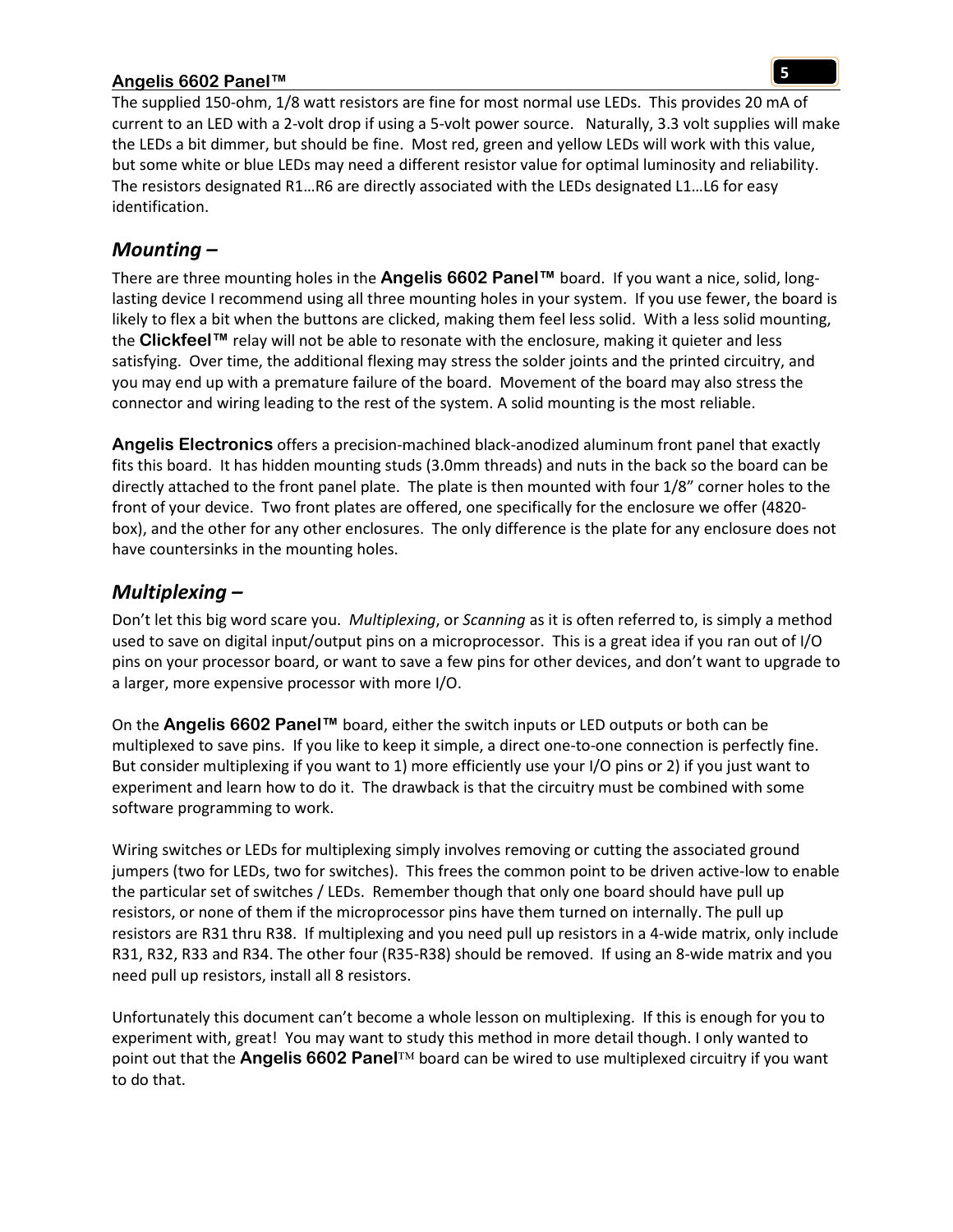# *Multiplexed Circuit Modifications –CUT THE JUMPERS!*

Note that if any of the jumpers described below are cut or removed to isolate a circuit from the ground plane, the ground plane of the board will still be connected to the case ground if any one of the three mounting holes are properly attached to a ground. Use of a solid metal standoff and star washers to a metal case, or attaching a ground wire thru a crimp lug directly to a mounting screw will usually accomplish this if your case is grounded. Use Nylon standoffs if you don't want this board grounded.

### **Multiplexed LEDs**

If you decide to multiplex the LED section of the **Angelis 6602 Panel™** board, you must be sure to cut the jumper wire labeled LED13-GND and LED46-GND. This breaks the connection to the LED ground and the groundplane, and allows you to connect the LEDnn-GND signals to a suitable cathode driver circuit. For normal 1-to-1 use, leave this jumper connected so you have a return current path for the LEDs.

#### **Multiplexed Switches**

If you decide to multiplex the switches of the **Angelis 6602 Panel™** board, you must be sure to cut the jumper wire labeled SW14-GND and SW58-GND. This breaks the connection to the switch ground and the groundplane, and allows you to connect the switch's common points (SW14-GND and SW58- GND) to a suitable driver. For normal 1-to-1 use of the buttons, leave this jumper connected so you have a return current path for the switches.

If you are using a 4-wide matrix, SW14-GND acts as the common for the first four switches SW1-SW4. SW58-GND acts as the common for the next four switches SW5-SW8. If you are using a larger 8-wide matrix, tie the SW14-GND and SW58-GND signals together for a single common point.

The **Angelis 6602 Panel™** board has provisions for adding steering/blocking diodes, so the switch matrix will be able to support multiple simultaneous button-presses. If you wish to support multiple button presses, you will need to install the signal diodes in series with each switch output, one diode for each switch in the system. If you are using direct 1-to-1 wiring of the switch inputs to the processor, you don't need the diodes installed, so save them for another project and replace these diodes with a jumper wire (Use the extra wire from resistor leads for jumpers). It won't hurt to have the diodes in already; the switches will operate just as well.

If you are using multiple **Angelis 6602 Panel™** boards on a multiplexed switch input system make sure that you do not populate pull up resistors on *all* the boards. If your processor's inputs do not provide pull ups, designate one and only one board to have the pull ups, and leave the resistors out of all the other boards. Too many pull up resistors on a single circuit will cause too much current draw when buttons are pressed, which could lead to reduced switch life and excessive transient noise in the circuitry. (That's not a good thing.)

The positive power supply for the pull ups is connected to the board using the +5L signal. This includes the two switches internal to the rotary encoders. This can be either 3.3 volts or 5.0 volts depending on your microprocessor inputs. The +5L power input is only used to supply pull up power to the encoders A and B outputs, but not the push switch. The push switches are part of the switch matrix with the other six buttons.

# *Assembly Varieties Offered*

The **Angelis 6602 Panel™** is offered as an unsoldered kit with all possible PCB parts supplied (but not including the anodized aluminum front panel, case, pot knobs or extra keycap colors).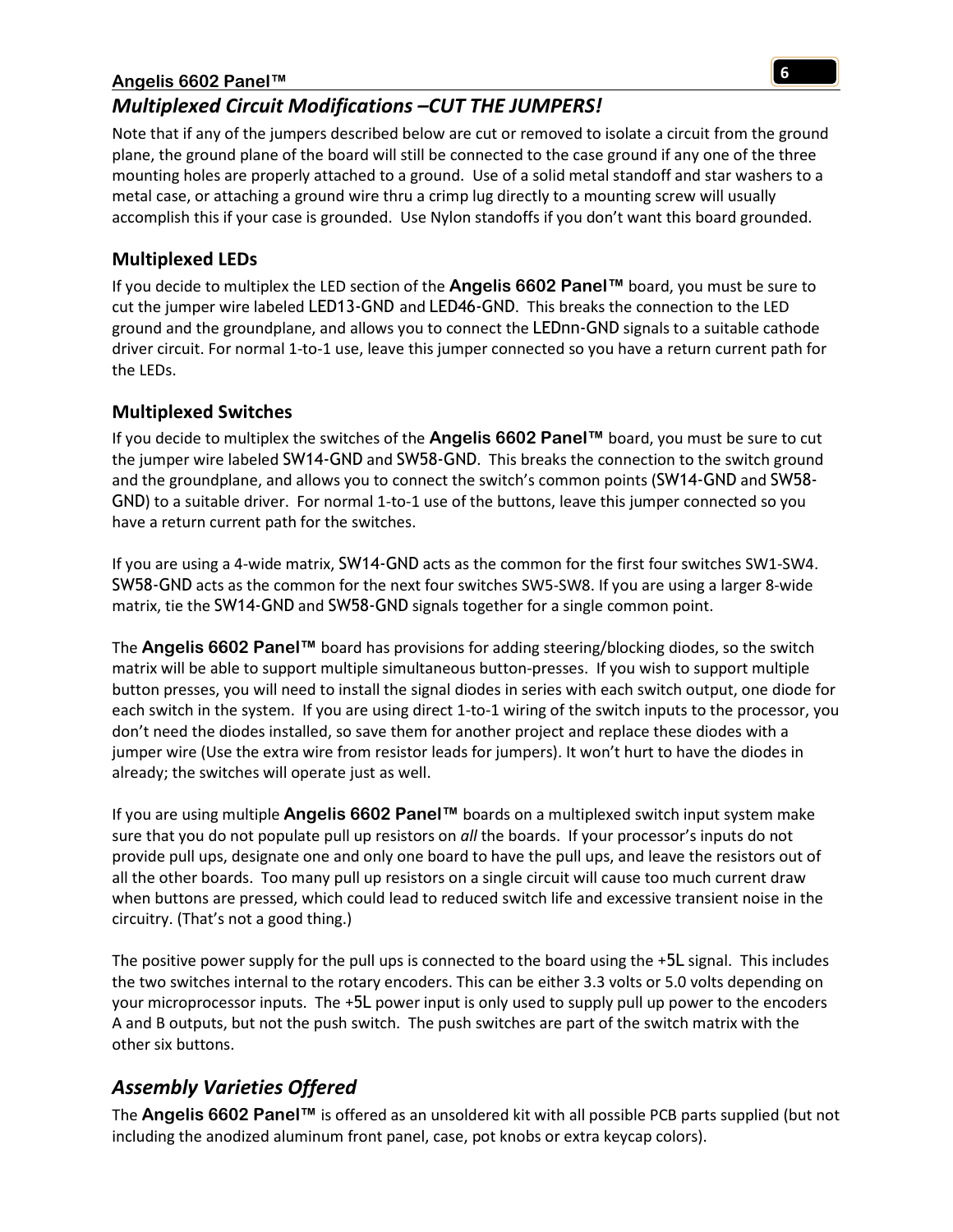Completed and tested units can be ordered in four different flavors, depending on LED color choice and whether you want the **Clickfeel™** relay. You should also select one of the three pull up resistor options. Choose the type you need based upon how you intend to connect it to your system. If unsure of pull up requirements, choose all 8; your design is very likely to work with all installed, and they can easily be cut out if you believe it will cause a problem. ALL of these types include 6 switches with white keycaps, 6 red or 6 green LEDs, 34-pin header, and steering diodes (needed for multiplexed switches but works with 1-to-1 designs also).

| Available Models for the Angelis 6602 Panel™                                                                                                                                                                                                                                                                                                                                                                                                                                                                                                    |                                                                                                                                                                                                                                                                                                                                                                                                           |                                                           |                                                                                                               |                                    |
|-------------------------------------------------------------------------------------------------------------------------------------------------------------------------------------------------------------------------------------------------------------------------------------------------------------------------------------------------------------------------------------------------------------------------------------------------------------------------------------------------------------------------------------------------|-----------------------------------------------------------------------------------------------------------------------------------------------------------------------------------------------------------------------------------------------------------------------------------------------------------------------------------------------------------------------------------------------------------|-----------------------------------------------------------|---------------------------------------------------------------------------------------------------------------|------------------------------------|
| All models include 6 switches with white keycaps,                                                                                                                                                                                                                                                                                                                                                                                                                                                                                               |                                                                                                                                                                                                                                                                                                                                                                                                           |                                                           |                                                                                                               |                                    |
| 6 LEDs, and steering diodes                                                                                                                                                                                                                                                                                                                                                                                                                                                                                                                     |                                                                                                                                                                                                                                                                                                                                                                                                           |                                                           |                                                                                                               |                                    |
| <b>MODEL</b><br><b>NUMBER</b>                                                                                                                                                                                                                                                                                                                                                                                                                                                                                                                   | <b>ASSEMBLED</b><br>& TESTED?                                                                                                                                                                                                                                                                                                                                                                             | <b>LED COLORS</b><br>Choose between red<br>or green LEDs. | <b>PULL UP</b><br><b>RESISTORS?</b>                                                                           | <b>Clickfeel™</b><br><b>Relay?</b> |
| 6602-RC0                                                                                                                                                                                                                                                                                                                                                                                                                                                                                                                                        |                                                                                                                                                                                                                                                                                                                                                                                                           | 6 Red                                                     | Choose between 0, 4 or 8.<br>Not installed.                                                                   |                                    |
| 6602-GC0                                                                                                                                                                                                                                                                                                                                                                                                                                                                                                                                        |                                                                                                                                                                                                                                                                                                                                                                                                           | 6 Green                                                   | For systems with pull up                                                                                      |                                    |
| 6602-RC4                                                                                                                                                                                                                                                                                                                                                                                                                                                                                                                                        |                                                                                                                                                                                                                                                                                                                                                                                                           | 6 Red                                                     | resistance already.<br>R31, R32, R33, R34                                                                     |                                    |
| 6602-GC4                                                                                                                                                                                                                                                                                                                                                                                                                                                                                                                                        |                                                                                                                                                                                                                                                                                                                                                                                                           | 6 Green                                                   | installed. For 4-wide<br>multiplexed applications.                                                            | <b>Installed</b>                   |
| 6602-RC8                                                                                                                                                                                                                                                                                                                                                                                                                                                                                                                                        |                                                                                                                                                                                                                                                                                                                                                                                                           | 6 Red                                                     | All 8 installed.                                                                                              |                                    |
| 6602-GC8                                                                                                                                                                                                                                                                                                                                                                                                                                                                                                                                        |                                                                                                                                                                                                                                                                                                                                                                                                           | 6 Green                                                   | For simple 1:1 wiring in<br>systems with no pull up<br>resistance, or for 8-wide<br>multiplexed applications. |                                    |
| 6602-R0                                                                                                                                                                                                                                                                                                                                                                                                                                                                                                                                         | <b>ASSEMBLED &amp; TESTED</b>                                                                                                                                                                                                                                                                                                                                                                             | 6 Red                                                     | Not installed.                                                                                                |                                    |
| 6602-G0                                                                                                                                                                                                                                                                                                                                                                                                                                                                                                                                         |                                                                                                                                                                                                                                                                                                                                                                                                           | 6 Green                                                   | For systems with pull up<br>resistance already.                                                               |                                    |
| 6602-R4                                                                                                                                                                                                                                                                                                                                                                                                                                                                                                                                         |                                                                                                                                                                                                                                                                                                                                                                                                           | 6 Red                                                     | R31, R32, R33, R34                                                                                            |                                    |
| 6602-G4                                                                                                                                                                                                                                                                                                                                                                                                                                                                                                                                         |                                                                                                                                                                                                                                                                                                                                                                                                           | 6 Green                                                   | installed. For 4-wide<br>multiplexed applications.                                                            | <b>Not Installed</b>               |
| 6602-R8                                                                                                                                                                                                                                                                                                                                                                                                                                                                                                                                         |                                                                                                                                                                                                                                                                                                                                                                                                           | $6$ Red                                                   | All 8 installed.                                                                                              |                                    |
| 6602-G8                                                                                                                                                                                                                                                                                                                                                                                                                                                                                                                                         |                                                                                                                                                                                                                                                                                                                                                                                                           | 6 Red                                                     | For simple 1:1 wiring in<br>systems with no pull up<br>resistance, or for 8-wide<br>multiplexed applications. |                                    |
| This is a special kit that is for do-it-yourself assembly. Requires knowledge of component<br>6602-Kit<br><b>UNASSEMBLED</b><br>identification, soldering, assembly and schematic reading. This kit includes ALL PCB parts,<br>including the diodes, 8 pull up resistors and Clickfeel <sup>™</sup> relay parts. Includes 6 red and 6 green<br>LEDs for any color combination.<br>(Does NOT include the extra keycap colors, case, or aluminum front panel.)<br>YOU get to decide what parts you will want to install or omit for your project! |                                                                                                                                                                                                                                                                                                                                                                                                           |                                                           |                                                                                                               |                                    |
| Caps-6                                                                                                                                                                                                                                                                                                                                                                                                                                                                                                                                          | This is a special option kit you can add to any above board type.<br>You get extra keycaps in different colors so you can match your case design or mix-and-match<br>different colors for different functions. Includes 6 Black, 6 Off-white, 6 Blue, 6 Red,<br>6 Orange and 6 Green keycaps that snap on with just a push and a click.                                                                   |                                                           |                                                                                                               |                                    |
| 6602-Plate                                                                                                                                                                                                                                                                                                                                                                                                                                                                                                                                      | This is a special add-on kit that includes a precision CNC-machined black-anodized aluminum panel<br>that matches the 6602 Panel board. It is 2.5" tall X 5.4" wide, and 1.5 mm thick. It includes three<br>hidden 3mm studs on the back to hold the circuit board and 6 nuts. It is identical to the 6602-Front<br>but does not have countersinks in the four corner holes.                              |                                                           |                                                                                                               |                                    |
| 6602-Front                                                                                                                                                                                                                                                                                                                                                                                                                                                                                                                                      | This is a special add-on kit that includes a precision CNC-machined black-anodized aluminum panel<br>that matches the 6602 Panel board specifically sized for the custom box. It is 2.5" tall X 5.4" wide,<br>and 1.5 mm thick. It includes three hidden 3mm studs on the back to hold the circuit board and 6<br>nuts. It is identical to the 6602-Plate but adds countersunk holes in the four corners. |                                                           |                                                                                                               |                                    |
| 4820-Box                                                                                                                                                                                                                                                                                                                                                                                                                                                                                                                                        | This is a custom enclosure for both the 6602 and 4820 Control Panel PCB. Outside dimensions are<br>7" front-to-back, 6.25" width, and 3-3/8" height.                                                                                                                                                                                                                                                      |                                                           |                                                                                                               |                                    |
| NOTE: If you decide on one of the assembled and tested boards above and later decide you need to add the pull up<br>resistors, don't worry! You can always obtain and solder those components in yourself.                                                                                                                                                                                                                                                                                                                                      |                                                                                                                                                                                                                                                                                                                                                                                                           |                                                           |                                                                                                               |                                    |